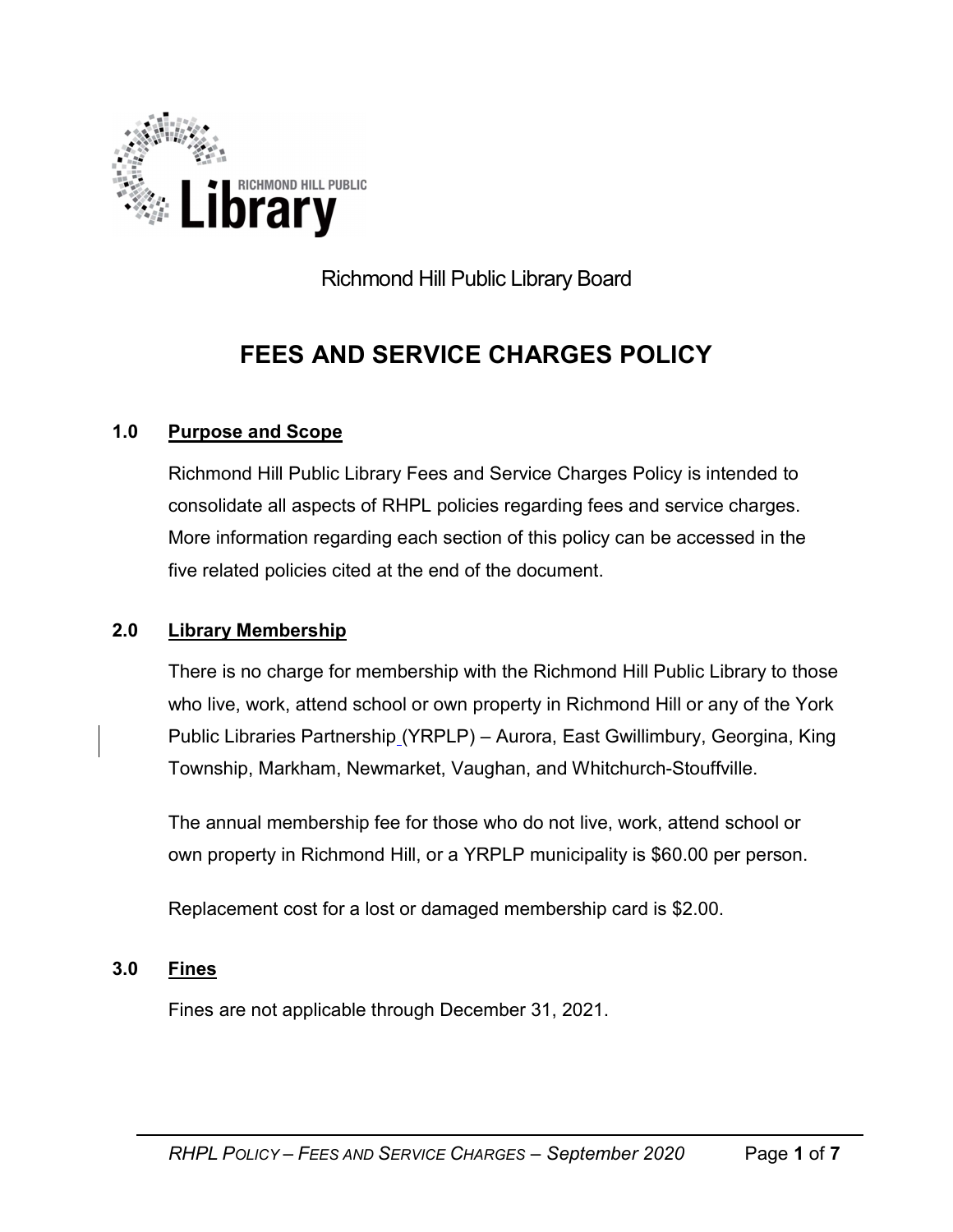## 4.0 Lost and Damaged Materials

Customers are responsible for library materials checked out on their record.

The charge for lost or damaged materials is based on the full replacement cost including the cost to acquire, catalogue and process the item. HST will be applied to all non-print material including kits.

A non-refundable \$5.50 plus HST processing fee will be collected for each item.

Replacement copies in lieu of payment are not accepted.

#### 5.0 Copying of Material/Printing

Richmond Hill Public Library adheres to the laws of Canada governing the copying of all materials. The Library retains a copying license for public libraries through Access Canada, a non-profit organization formed and run by Canada's leading associations of creators and publishers. The Library operates within the terms and conditions of this license and makes every effort to ensure customers and staff do likewise.

Use of photocopiers to reproduce all or a substantial part of work protected by copyright is governed by the Canadian Copyright Act. Copying of a work or a substantial part of a work protected by a copyright requires the permission of the copyright owner. No parts of some work, such as music, can be copied without permission. However it is not an infringement of copyright to "deal fairly" with some works for the purpose of private study, research, criticism, review or newspaper summary. The responsibility of determining whether permission is required, and then obtaining permission, is that of the person making the copy and the Richmond Hill Public Library. Staff will neither participate in nor condone infringements of copyright. The Copyright Act is available at service desks should further information be required.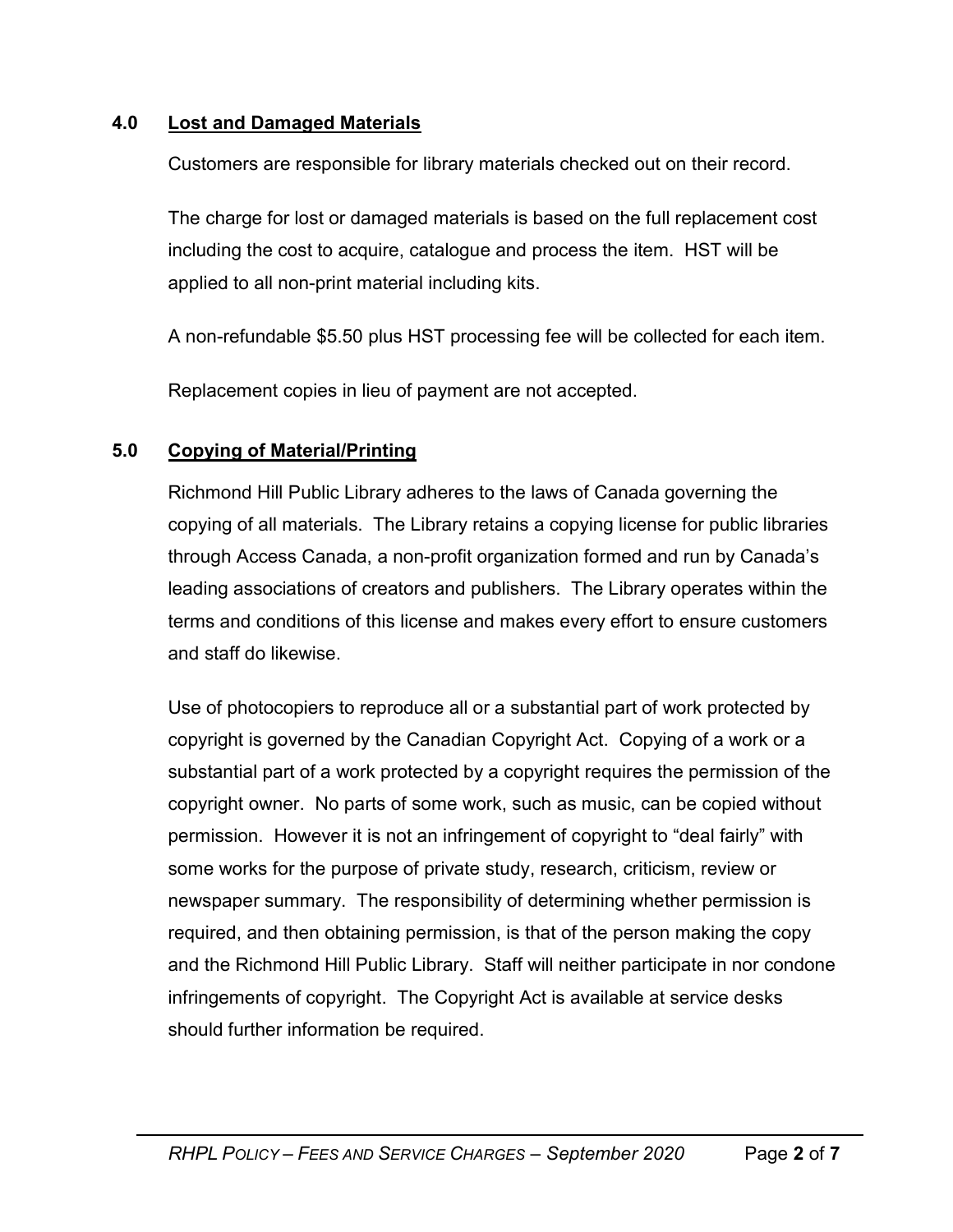Printing is available from photocopiers, laser printers and the microfilm/microfiche readers. The costs are as follows:

- \$1 for copy card
- Black and white printing is \$0.15/page
- Colour printing \$.40 /page
- Scanning \$.05 /page

## 6.0 Interlibrary Loans

Customers are responsible for the replacement of lost and damaged materials consistent with the policies of the lending institution. A non-refundable processing fee of \$5.50 plus HST will be collected for each lost or damaged item. Outstanding balances for these charges will be reflected on the customer's record and RHPL policies regarding delinquent accounts will apply.

## 7.0 York Region Bus Passes and Ticket Sales

Richmond Hill Public Library acts as a Sales Agent for York Region Transit Commission. Prices for YRT bus passes and tickets are set by York Region Transit Commission. All refunds and exchanges must take place through YRT Head Office, not at any library site.

# 8.0 Program Registration

Fees for programs are determined on an individual basis, with the intent of recovering the cost for external resource people and materials. Programs primarily intended for those 15 years and older will be subject to HST.

An administration fee of 20% will be charged for each requested registration fee refund. If applicable program fees are less than \$5.00 no refund will be issued.

No refunds will be issued after a program has started.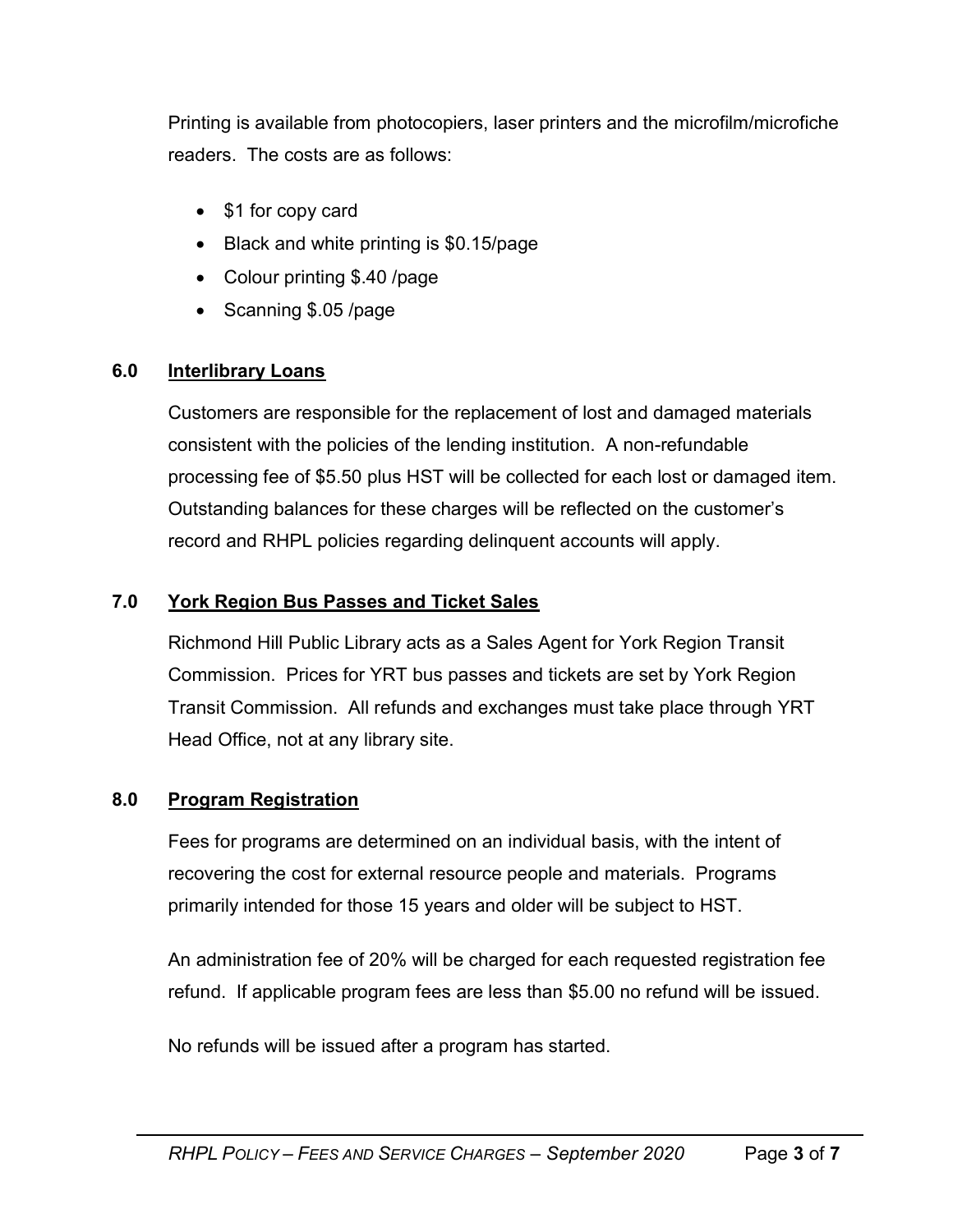## 9.0 Meeting Room Rental Fees

Meeting rooms may be rented by groups or organizations for meetings, workshops and seminars in a 3-hour block or part thereof at the following rates, plus HST:

## 9.1 Non-Profit Groups

| Library    | Room           | <b>Rental Fees</b>                          | <b>Additional Time</b> |
|------------|----------------|---------------------------------------------|------------------------|
| Central    | A or B         | \$48.70 per 3-hour block<br>or part thereof | \$16.20 per hour       |
| Central    | A & B combined | \$64.90 per 3-hour block<br>or part thereof | \$21.60 per hour       |
| Central    | C              | \$32.45 per 3-hour block<br>or part thereof | \$10.80 per hour       |
| Oak Ridges |                | \$32.45 per 3-hour block<br>or part thereof | \$10.80 per hour       |
| Richvale   |                | \$32.45 per 3-hour block<br>or part thereof | \$10.80 per hour       |

## 9.2 Commercial Groups

| Library | Room           | <b>Rental Fees</b>                          | <b>Additional Time</b> |
|---------|----------------|---------------------------------------------|------------------------|
| Central | A or B         | \$97.45 per 3-hour block<br>or part thereof | \$16.20 per hour       |
| Central | A & B combined | \$113.70 per 3-hour                         | \$21.60 per hour       |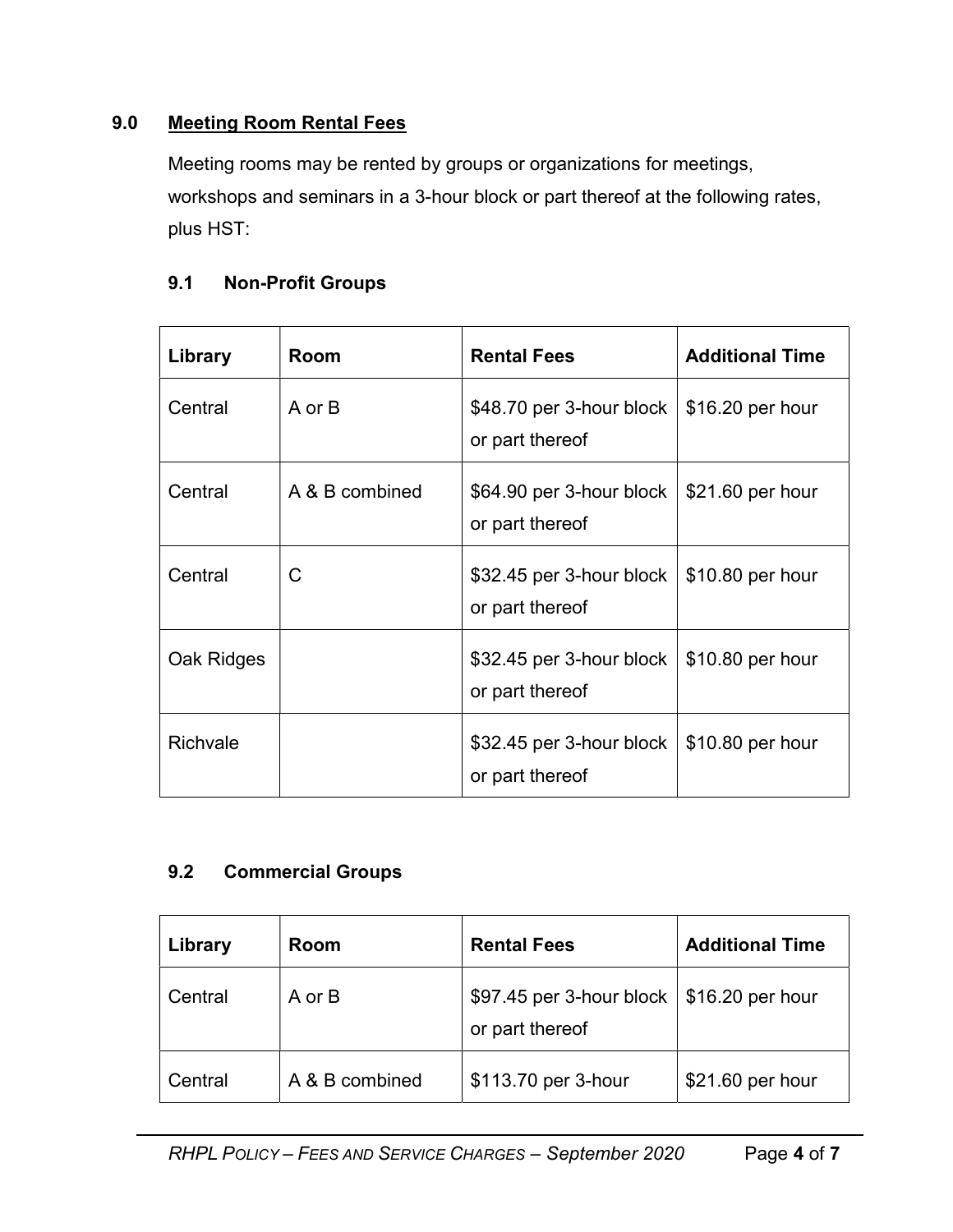|            |   | block or part thereof                       |                  |
|------------|---|---------------------------------------------|------------------|
| Central    | C | \$64.90 per 3-hour block<br>or part thereof | \$10.80 per hour |
| Oak Ridges |   | \$64.90 per 3-hour block<br>or part thereof | \$10.80 per hour |
| Richvale   |   | \$64.90 per 3-hour block<br>or part thereof | \$10.80 per hour |

Refunds for prepaid bookings will be issued, less a 20% Administrative Fee if the cancellation is made at least seven (7) days before the booking date. Cancellations made within seven (7) days of the booking will be non-refundable.

## 10.0 Filming and Photography in the Library

Richmond Hill Public Library allows commercial filming and photography in the Library provided there is no disruption of library service or cost to the library and that the library's image and reputation are preserved.

Fees for such use are as follows:

- \$541.20 plus HST non- refundable Administration Fee payable in advance at the time of application
- \$1,623.65 plus HST per calendar day (or part thereof)

RHPL may reduce or waive the fee for non-commercial production agencies and public broadcasting institutions producing educational and public interest programs, including documentaries.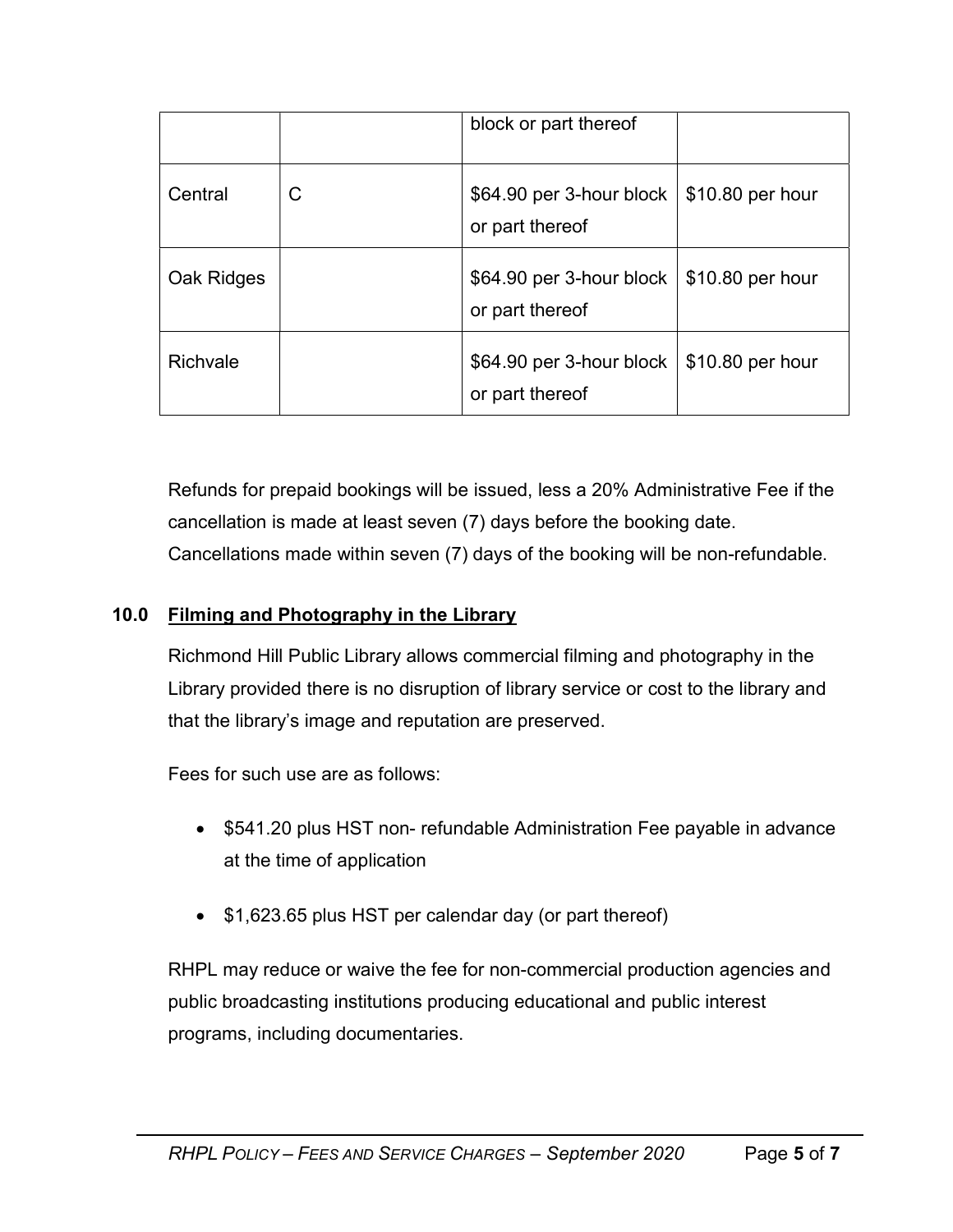#### 11.0 Returned (N.S.F.) Cheques

There is a \$43.00 service charge on N.S.F. (non-sufficient funds) cheques received as payment for Library fees or services. The replacement payment must be cash, money order, certified cheque, debit card, Visa or MasterCard.

#### 12.0 Proctoring

Examination proctoring is offered at Central Library for a fee of \$40.00 plus HST. The Library accepts no responsibility for any charges involved in proctoring such as photocopying or mailing charges. Any such costs are borne by the student taking the exam and must be paid before the exam commences.

## 13.0 Collection Agency

The Richmond Hill Public Library utilizes a third party Collection Agency for customers who have overdue, unpaid bills on their account. A non-refundable fee of \$20 is levied on any customer account sent to the Collection Agency.

#### 14.0 Related Policies

- 1. RHPL Circulation Policy (September 2020)
- 2. RHPL Payment and Refund Policy (April 2018)
- 3. RHPL Filming and Photography Policy (April 2018)
- 4. RHPL Meeting Room Rental Policy (April 2018)
- 5. RHPL Proctoring Policy (April 2018)

Enriching Your Connections, Choices and Community